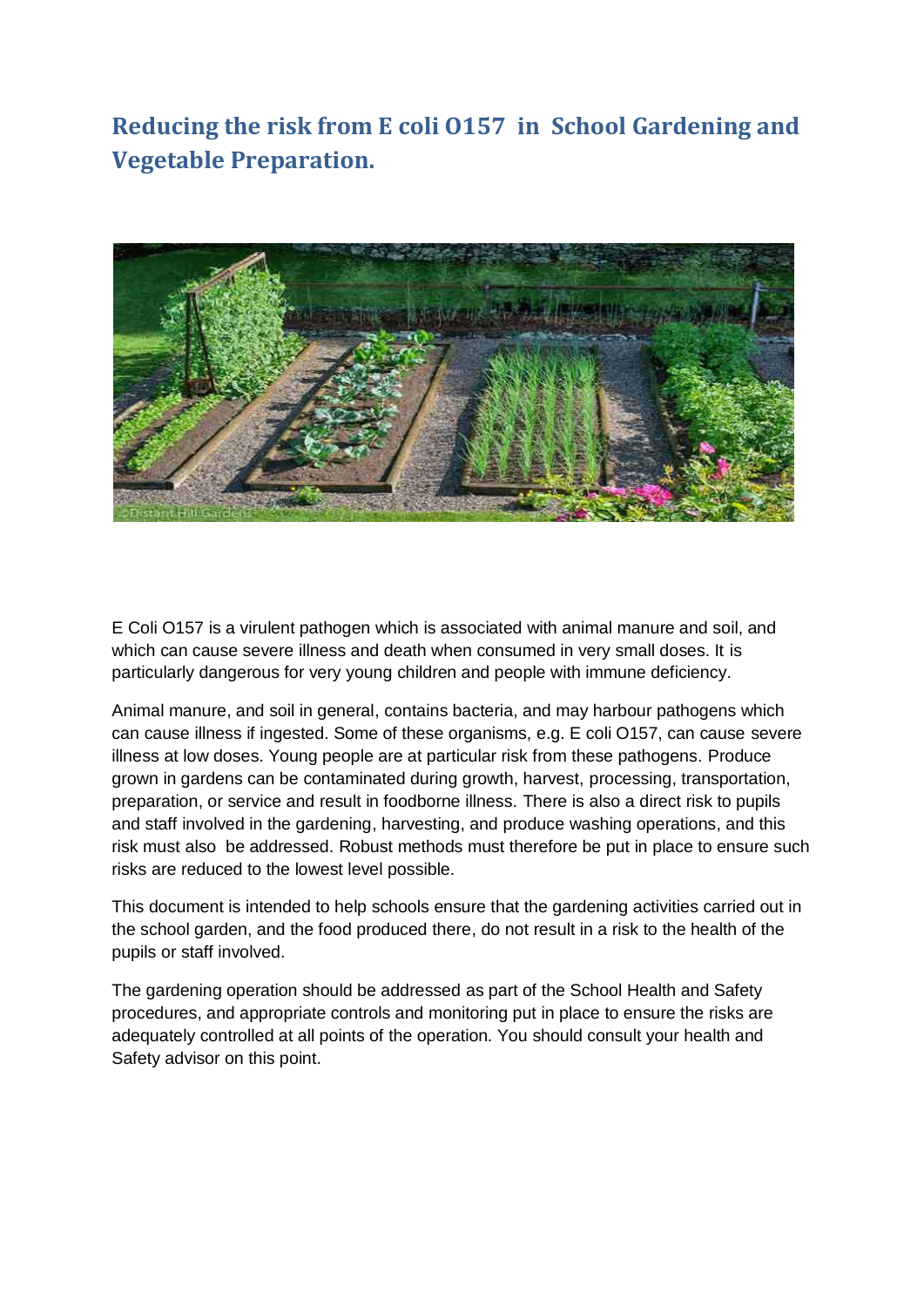## **Site Selection, Materials, and Water Use**

• Locate gardens away from potential contamination sources (waste bins, utilities, animals, water runoff, flooding, septic tanks, etc.).

• Identify soil history. In addition to animal pathogens, there may be contaminants such as chemicals, pesticides, lead, etc., especially if located near high-traffic areas. Contact a Contaminated Land Officer at Moray Council for further advice if you have any doubts as to the previous use of the land.

• Create effective barriers to keep wild animals away from the garden. Examples include fencing or cages over produce items such as strawberries, leafy greens, etc. Animal manure carries disease.

• Consider using raised beds with soil from a known source. Commercially available compost could be used for example.

• Use non-toxic, non-leaching materials for raised-bed gardens, containers, stakes, or trellises. Do not use pressure-treated wood, used tires, single use plastics, old railroad ties, etc.

• Consider the safety of all water sources. Mains water is fine, but ensure any cisterns, tanks etc are protected against birds, rodents and other sources of contamination. Runoff from roofs may for example contain bird droppings. Environmental Health may be able to assist with testing of water if necessary. Private water supplies if used must be tested.

• Use food grade containers to transport water.

## **Compost and Manure Use**

Do not use animal manure if possible and NEVER without proof it has been properly composted.

• Avoid the use of raw manure, as it increases the risk of contamination from pathogens. We recommend animal manure is not used. Manure may only be used if composted under strictly controlled conditions. Guidance here. Proof MUST be obtained.

• Even the use of composted manure in school gardens is not recommended due to increased risk of contamination from pathogens that are not completely destroyed.

• Consider purchasing traceable, commercially prepared compost, if manure-based compost is desired.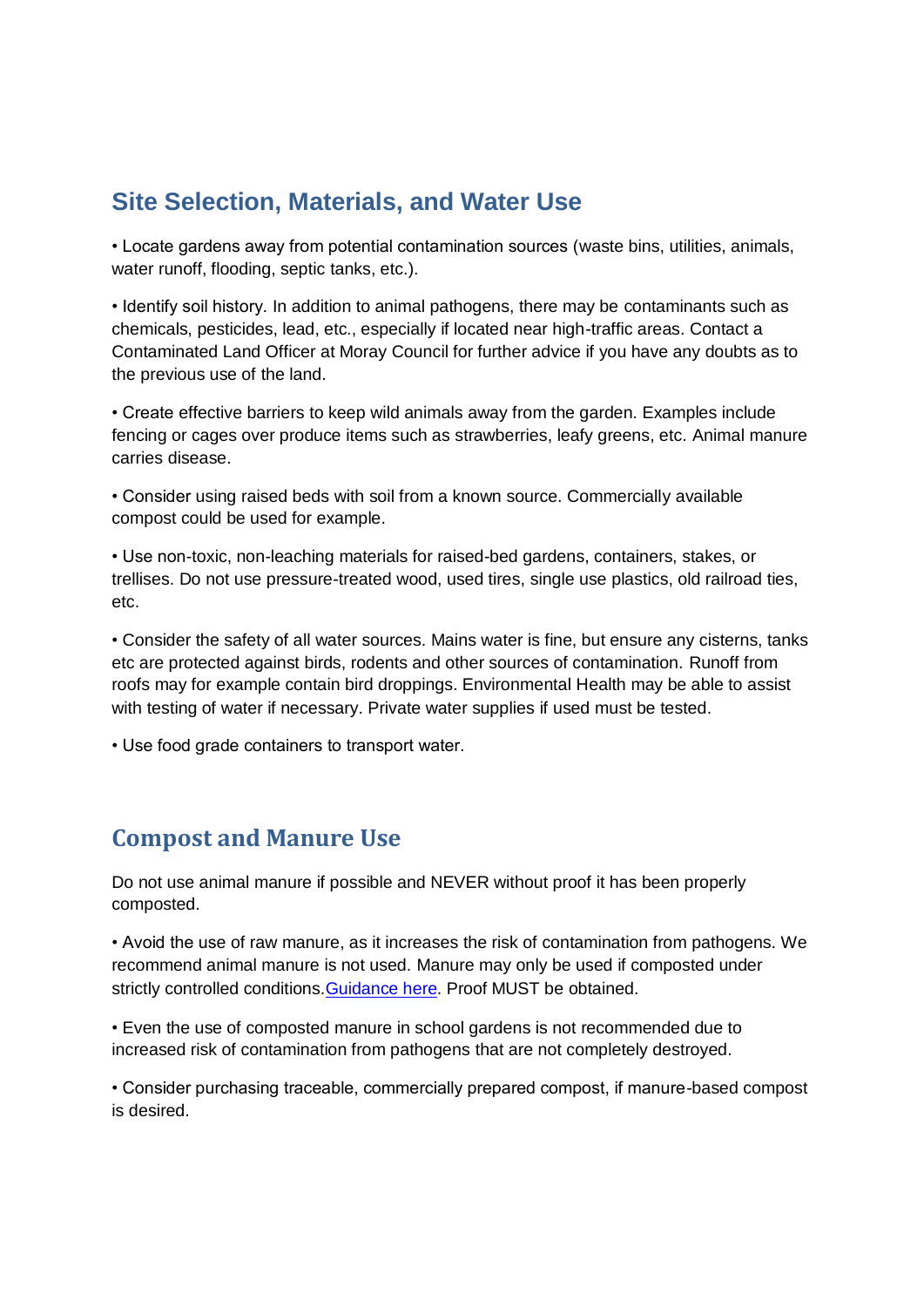• Add only plant products, such as fresh fruit and vegetable culls from food production, to a school compost pile. Other plant material, such as grass clippings, leaves, and twigs also can be added to fruit and vegetable clippings.

• Do not use animal products, animal waste, in a compost heap. Harmful pathogens might be introduced through animal products and must be properly managed to ensure their destruction.

• Locate the compost heap in a secure location away from potential contamination, such as waste bins, water runoff, etc. Restrict access by animals as much as possible.

## **Growing and Harvesting Produce**

A school garden provides an opportunity for children and volunteers to learn about how to handle food safely. The following are some food safety tips to follow when growing and harvesting produce.

Ensure that all persons, including staff, students, and volunteers receive basic food and gardening safety training instructions. The following topics are recommended:

• Handwashing and personal hygiene. A proper handwash station with soap and paper towel dispensers should be provided and children should be supervised to ensure they carry out handwashing properly to an accepted standard, such as the NHS method, or Cooksafe method.

• Use gloves to reduce hand contact with soil.

• Ensure that all open cuts or wounds on hands, arms, or legs are properly covered prior to participating in the harvest.

• Pupils to change footwear after gardening, and wash hands afterwards.

• Use cleaned and sanitized food grade containers, such as plastic bins or buckets, to hold harvested produce.

## **Using School Garden Produce in your School Kitchen**

All handling of vegetables within the school should be in accordance with the school Food Safety Management System. Controls should include:

• Vegetables should receive a first clean/top/tail before being brought into the kitchen, to remove loose soil.

• Vegetables should be stored in a "Raw Food Only" food area of the kitchen prior to washing

•Soft fruit should be stored in an area separate from vegetables prior to washing, and should be washed separately to vegetables. Fruit is less likely to be contaminated, but may be eaten without cooking.